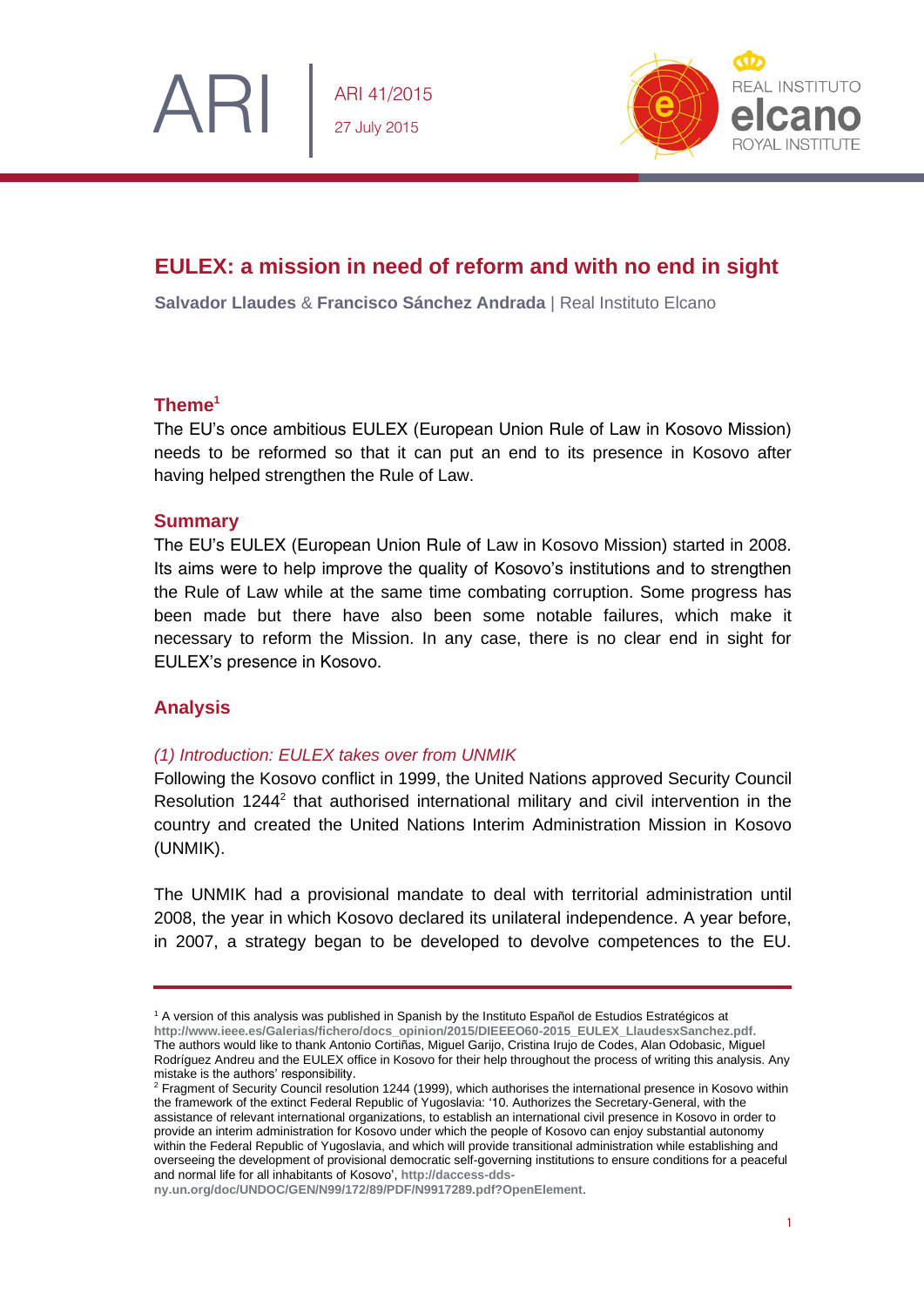Although at first there were problems cooperating with local institutions, which slowed down the transfer of power, at the end of 2008 the United Nations withdrew the Mission from the area (as shown in Table 1) and transferred power to EULEX (European Union Rule of Law in Kosovo), which became fully operational in April 2009.

| <b>Deployment</b>                                                                                                   |
|---------------------------------------------------------------------------------------------------------------------|
| 4.519 police personnel                                                                                              |
| 3.397 local staff                                                                                                   |
| 1.178 international civilian personnel                                                                              |
| 38 military liaison officers                                                                                        |
| Seven police officers<br>215 local staff<br>112 international civilian personnel<br>Eight military liaison officers |
|                                                                                                                     |

Source: UN (**<http://www.un.org/en/peacekeeping/missions/unmik/facts.shtml>**).

The Council Joint Action of 4 February 2008<sup>3</sup> and the Council Decisions of June 2010 and June  $2012<sup>4</sup>$  are the legal basis for EULEX (which has so far been the most expensive EU mission, with an investment of €724 million up to June 2014, as shown in Table 2). In turn, the mission operates within the framework of United Nations Resolution 1244.

As regards the latter there is a certain degree of controversy. On the one hand, the hierarchical relationship between the Resolution and EULEX is evident, as pointed out by Jean-Paul Jacqué, the lawyer assigned by Federica Mogherini to report on internal corruption in EULEX:<sup>5</sup> 'The 2008 EULEX Kosovo Joint Action referred to UN Security Council Resolution 1244 and the UN Secretary-General's authority under this resolution'. On the other hand, some member states insist that although initially the Mission's presence was due to Resolution 1244, Kosovo's unilateral Declaration of Independence and, especially, the ending of supervised independence in September 2012, it is now directly justified by the Pristina government.<sup>6</sup>

<sup>3</sup> Full text of the Council Joint Action, 4/II/2008, at **[http://www.eulex-](http://www.eulex-kosovo.eu/eul/repository/docs/WEJointActionEULEX_EN.pdf)**

**[kosovo.eu/eul/repository/docs/WEJointActionEULEX\\_EN.pdf.](http://www.eulex-kosovo.eu/eul/repository/docs/WEJointActionEULEX_EN.pdf)**

<sup>4</sup> Full texts of both *Council Decisions* from June 2010 and June 2012 at **[http://www.eulex-](http://www.eulex-kosovo.eu/eul/repository/docs/WE20100608councildecision.pdfA)**

**[kosovo.eu/eul/repository/docs/WE20100608councildecision.pdf](http://www.eulex-kosovo.eu/eul/repository/docs/WE20100608councildecision.pdfA)** and **[http://www.eulex-](http://www.eulex-kosovo.eu/eul/repository/docs/WELexUriServ-2012.pdf)**

**[kosovo.eu/eul/repository/docs/WELexUriServ-2012.pdf](http://www.eulex-kosovo.eu/eul/repository/docs/WELexUriServ-2012.pdf)**.

<sup>5</sup> Annex of the Review of the EULEX Kosovo Mission's implementation of the mandate with a particular focus on the handling of the recent allegation, http://eeas.europa.eu/statements-eeas/docs/150331\_iacque-report**[annexes\\_en.pdf.](http://eeas.europa.eu/statements-eeas/docs/150331_jacque-report-annexes_en.pdf)**

<sup>&</sup>lt;sup>6</sup> For further details concerning the debate about the recognition of Kosovo, see Jessica Almqvist (2009), 'The Politics of Recognition, Kosovo and International Law', Elcano Royal Institute, 16/III/2003,

**[http://www.realinstitutoelcano.org/wps/portal/web/rielcano\\_en/contenido?WCM\\_GLOBAL\\_CONTEXT=/elcan](http://www.realinstitutoelcano.org/wps/portal/web/rielcano_en/contenido?WCM_GLOBAL_CONTEXT=/elcano/Elcano_in/Zonas_in/DT14-2009) [o/Elcano\\_in/Zonas\\_in/DT14-2009.](http://www.realinstitutoelcano.org/wps/portal/web/rielcano_en/contenido?WCM_GLOBAL_CONTEXT=/elcano/Elcano_in/Zonas_in/DT14-2009)**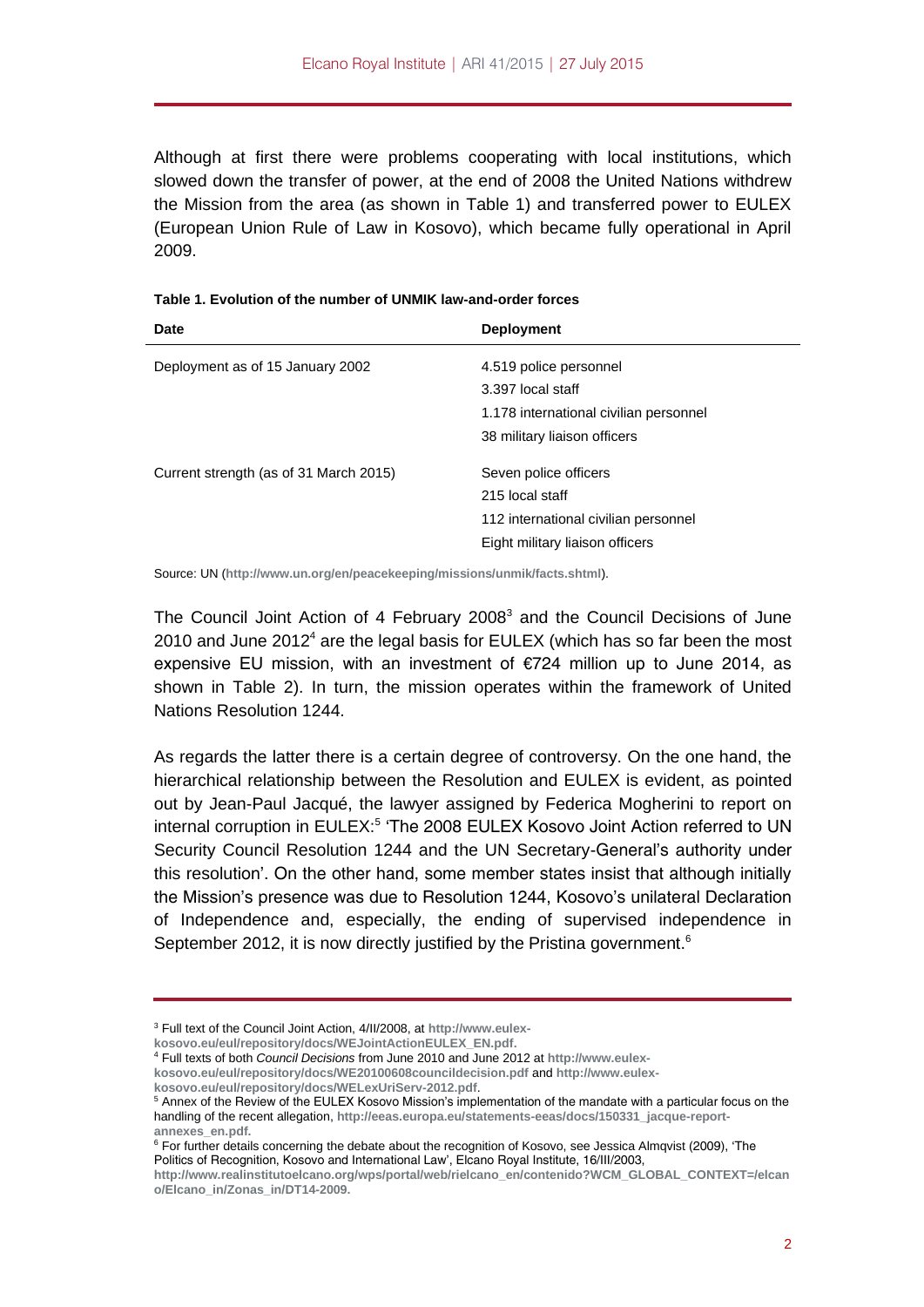| Date                       | Budget ( $\epsilon$ million) |
|----------------------------|------------------------------|
| April 2008-October 2010    | 265                          |
| October 2010-December 2011 | 165                          |
| December 2011-June 2012    | 73                           |
| June 2012-June 2013        | 111                          |
| June 2013-June 2014        | 110                          |
|                            |                              |

#### **Table 2. EULEX budget**

Source: BOE (in Spanish) **[http://www.boe.es/diario\\_boe/txt.php?id=DOUE-L-2014-81297](http://www.boe.es/diario_boe/txt.php?id=DOUE-L-2014-81297)**.

#### *(2) Executive Division and Division of Empowerment: the two EULEX axes*

EULEX was created with the object of establishing the effective Rule of Law in Kosovo, strengthening the region's institutions and facilitating negotiations between Belgrade and Pristina. While establishing the Rule of Law the focus was on combating corruption and cooperating with local institutions in order to promote stability in the area, particularly in the north, which has a large Serb-Kosovar majority.

As explained in more detail below, the Mission has two divisions: (1) Executive, whose mandate is to head investigations and to process and adjudicate criminal cases (mostly those dealing with organised crime, war crimes, corruption and human trafficking), on which it continues to focus given the lack of progress in these tasks; and (2) Empowerment, whose aim is to train, monitor and provide police support of all kinds to members of the court and customs officials. The Empowerment branch has been successful in carrying out most of its core competences.

(a) *Executive Division:* while Kosovar judges and attorneys are already active in District Courts and in the Prosecution Service –still counselled by EULEX personnel–, further up the structure the presence –and mandate rather than just advisory capacity– of EULEX is far greater. However, Mission personnel lack sufficient knowledge of the local law codes and it is difficult for Albano-Kosovar judges to try Serb-Kosovar defendants fairly (and vice versa), considerably complicating the process. An example is the Drenica Case, $<sup>7</sup>$  in which, after the</sup> trial was over, some of the witnesses declared that their testimonies had been manipulated and incorrectly communicated.

Some of the Executive Division's most successful actions in the past few months have been the clearing of all charges against three Serb-Kosovars accused of participating in war crimes in April 1999 in Novo/Brdo, the sentencing of eight defendants accused of corruption in the Passport Case and the first phases of the case charging eight defendants with storming a United Nations convoy in 2012 in Zubin Potok.

<sup>7</sup> Verdicts published by EULEX on the Drenica Case: Drenica 1Verdict, **[http://www.eulex-](http://www.eulex-kosovo.eu/?page=2,10,228)**

**[kosovo.eu/?page=2,10,228](http://www.eulex-kosovo.eu/?page=2,10,228)**; Drenica 2 Verdict, **<http://www.eulex-kosovo.eu/?page=2,10,229>**.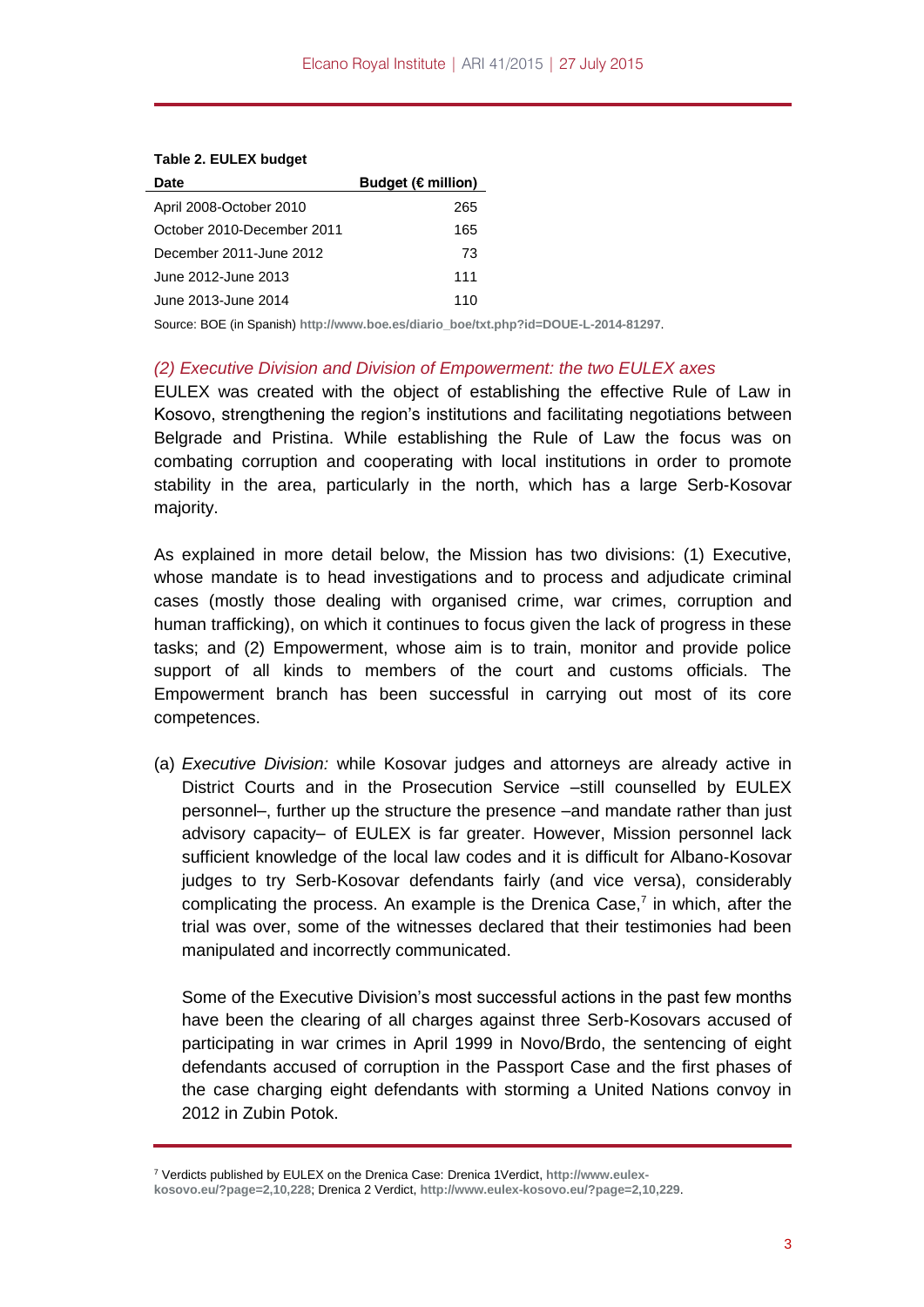(b) *Empowerment Division:* initially, EULEX had been present in all police, court and customs tasks. Given Kosovo's improvement in these areas, over times its involvement has steadily decreased and it now focuses almost exclusively on the highest and most strategic levels.

Most recently (from October 2014 to January 2015) the Empowerment Division has focused on giving support to the training of the Kosovo Border Police in respect to the problem of irregular emigration, on counselling the Kosovo Police for improving control over the north following the events at the October 2014 football match between Serbia and Albania and on enhancing surveillance and control during the Serbian Prime Minister Aleksander Vucic's visit to Kosovo on 14 January.

# *(3) EULEX and the Agreement between the governments of Kosovo and Serbia on normalising relations*

The Agreement on the Normalisation of Relations between Belgrade and Pristina was signed in April 2013. It opened up a period of smoother relations between Kosovo and Serbia as a result of their shared goal of joining the EU at some point in the future. Thus, Serbia's parliamentary elections of 2014 were marked by a decline in Euroscepticism in the National Assembly. The 2014 election results in Kosovo also led to the Serbian minority gaining the post of Deputy Prime Minister, along with two other positions in the government.

Theoretically, the Agreement should have had no practical consequences for the development of the EULEX Mission since it is a declaration of principles and not legally binding. However, at the political level it could imply the beginning of the break-up of the status quo, affecting the balance of power in Kosovar regions with a Serbian majorities (as shown on Map 1 there is no Albano-Kosovar majority anywhere in Kosovo) and in the position of the member States which do not recognise Kosovo as an independent state –currently Cyprus, Slovakia, Spain, Greece and Romania–.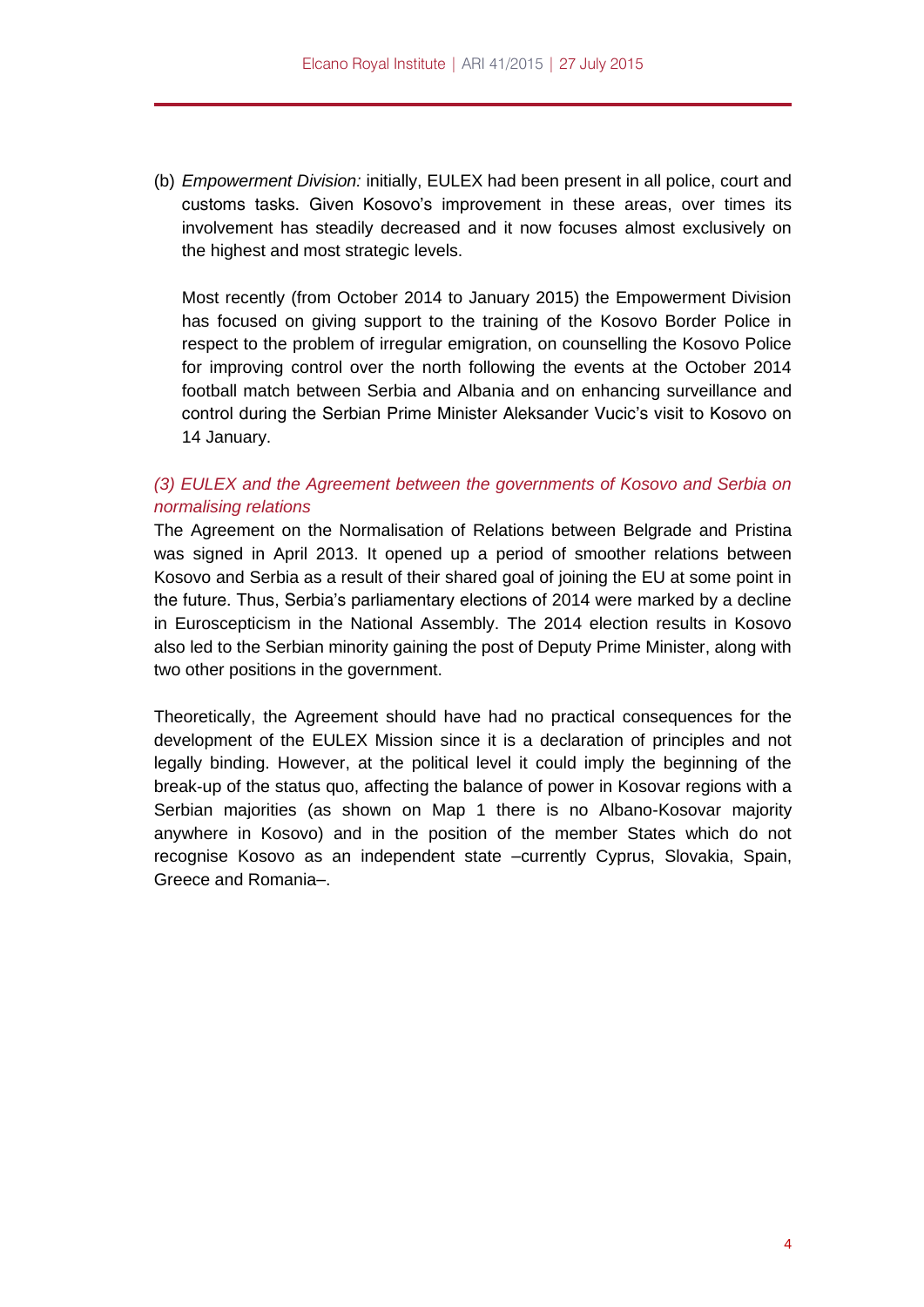

**Map 1. Kosovo: ethnic distribution**

Source: OSCE (**<http://news.bbc.co.uk/2/hi/europe/7249034.stm>**).

Although Serbia's plans do not yet specifically include recognising Kosovo, both countries have skilfully managed to find a way for the Agreement to focus on less controversial issues to help foster a friendlier relationship. Thus, amongst the 15 points included in the Agreement,<sup>8</sup> three refer to implementing an effective Rule of Law: a consensus on the telecom market, regularising customs –bearing in mind that the OSCE considers Kosovo a separate customs territory– and, most importantly, a decision on the future institutions for northern Kosovo.

The Agreement should involve substantial changes for the institutions of northern Kosovo. The police and judiciary in Serbian districts were still exercising their functions and thus answered to the Ministry of Justice and the Serbian authorities. However, the new Kosovo police force, created with the aim of integrating both Serb-Kosovars and Albano-Kosovars, was, in practice, unable to act in the north. Furthermore, EULEX courts were also unable to be inclusive as regards the country's different communities. It was not a matter of a lack of Kosovar authorities

<sup>&</sup>lt;sup>8</sup> A) 8th point of the Agreement: 'Members of the others Serbian security structures will be offered a place in equivalent Kosovo structures'. B) 10th point of the Agreement: 'The judicial authorities will be integrated and operate within Kosovo legal Framework…',

**[http://www.rts.rs/upload/storyBoxFileData/2013/04/20/3224318/Originalni%20tekst%20Predloga%20sporazu](http://www.rts.rs/upload/storyBoxFileData/2013/04/20/3224318/Originalni%20tekst%20Predloga%20sporazuma.pdf) [ma.pdf.](http://www.rts.rs/upload/storyBoxFileData/2013/04/20/3224318/Originalni%20tekst%20Predloga%20sporazuma.pdf)**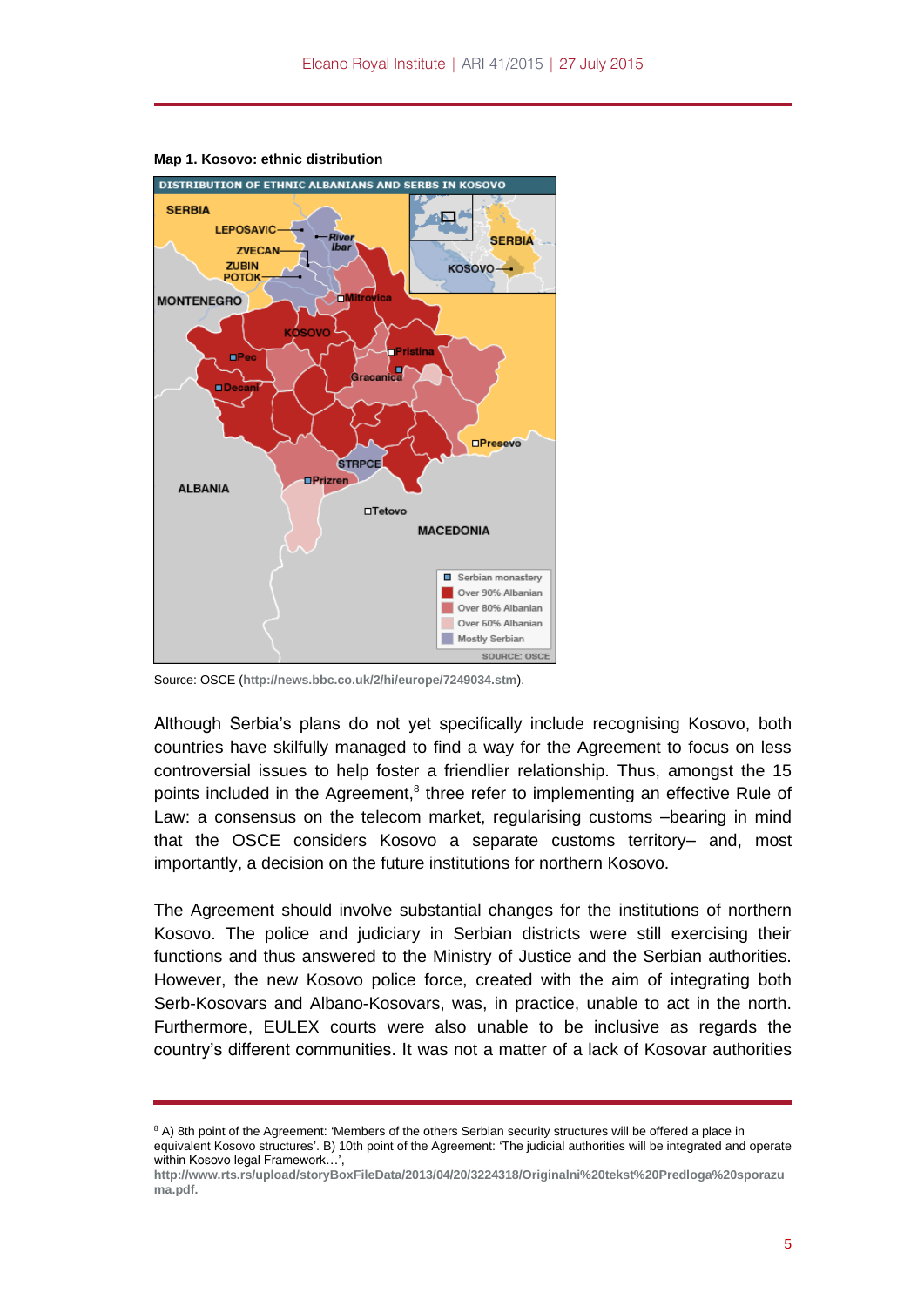but of their inability to act. As an example, the Kosovo police operated in Mitrovica<sup>9</sup> but no one chose to report incidents to it. The Agreement now puts an end to parallel institutions with the object of unifying them into a single structure. As a result, the Belgrade government will cease to finance them, with the Pristina government taking over control, thus clarifying the position of the EULEX Mission, which had so far engaged in executive and police functions.

The latest report of the EU's High Representative for the UN Secretary General already dealt with north Kosovo, considering it a priority to establish an appropriate contact with the local authorities and reminding the players involved that there is a threat of conflict. However, tensions are still latent, as shown by the recent controversy generated by the invitation of the Serbian NGO Youth Education to the Kosovar Deputy Prime Minister Hashim Thaçi to attend an event in Belgrade on the integration of Balkan countries in the EU. Thaçi has a warrant against him in Serbia for terrorism and the Serbian authorities claimed that if he had set foot in Belgrade he would have been arrested. The situation came to a head with cross-statements, including the Kosovar Deputy Prime Minister's: 'This proves there's still much work to be done to complete the normalisation of relations'. Meanwhile, Serbian diplomats commented that Thaçi's presence 'really was not discussed with the Serb government the way it should have been'.<sup>10</sup>

Nevertheless, negotiations on the Agreement's implementation are still in progress. The first of the two latest meetings in Brussels between Federica Mogherini and the Serbian and Kosovar Prime Ministers, Alexander Vucic and Isa Mustafa, was held on 21 April.<sup>11</sup> Although the High Representative described the meeting as 'constructive', Vucic and Mustafa agreed that progress was slow at a summit in which three issues were tackled: energy connections, telecommunications and the establishment of an Association of Serb Municipalities.<sup>12</sup>

At the following meeting, on 23 June, the keynote was similar. While Mogherini focused on progress, the declarations of the two Prime Ministers suggested that it would be difficult to reach an agreement on the Association of Municipalities.<sup>13</sup> To establish a common position on the issue will be essential to helping implement the Brussels Agreement considering that six of its 15 points refer to the Association of Serb Municipalities in northern Kosovo.

### *(4) Corruption accusations against EULEX: discredit threatens the Mission*

Accusations emerged in October 2014 questioning the integrity of certain of the Mission's members: the daily *Koha Ditore13* published a series of internal EULEX

<sup>&</sup>lt;sup>9</sup> Also known as Mitrovicë in Albanian and Kosovska Mitrovica in Serb.

<sup>10</sup> 'Thaçi dispute highlights bad will in Serbia relation', *Euobserver*, **<https://euobserver.com/foreign/128412>**.

<sup>11</sup> 'Constructive round of Kosovo talks held in Brussels', B92,

**[http://www.b92.net/eng/news/politics.php?yyyy=2015&mm=04&dd=22&nav\\_id=93877](http://www.b92.net/eng/news/politics.php?yyyy=2015&mm=04&dd=22&nav_id=93877)**.

<sup>12</sup> 'No agreement in Mustafa-Vucic second meeting', UNMIK, **[http://media.unmikonline.org/?p=51101.](http://media.unmikonline.org/?p=51101)**

<sup>&</sup>lt;sup>13</sup> 'Progress made during Kosovo round, no agreements reached', B92,

**[http://www.b92.net/eng/news/politics.php?yyyy=2015&mm=06&dd=23&nav\\_id=94536](http://www.b92.net/eng/news/politics.php?yyyy=2015&mm=06&dd=23&nav_id=94536)**.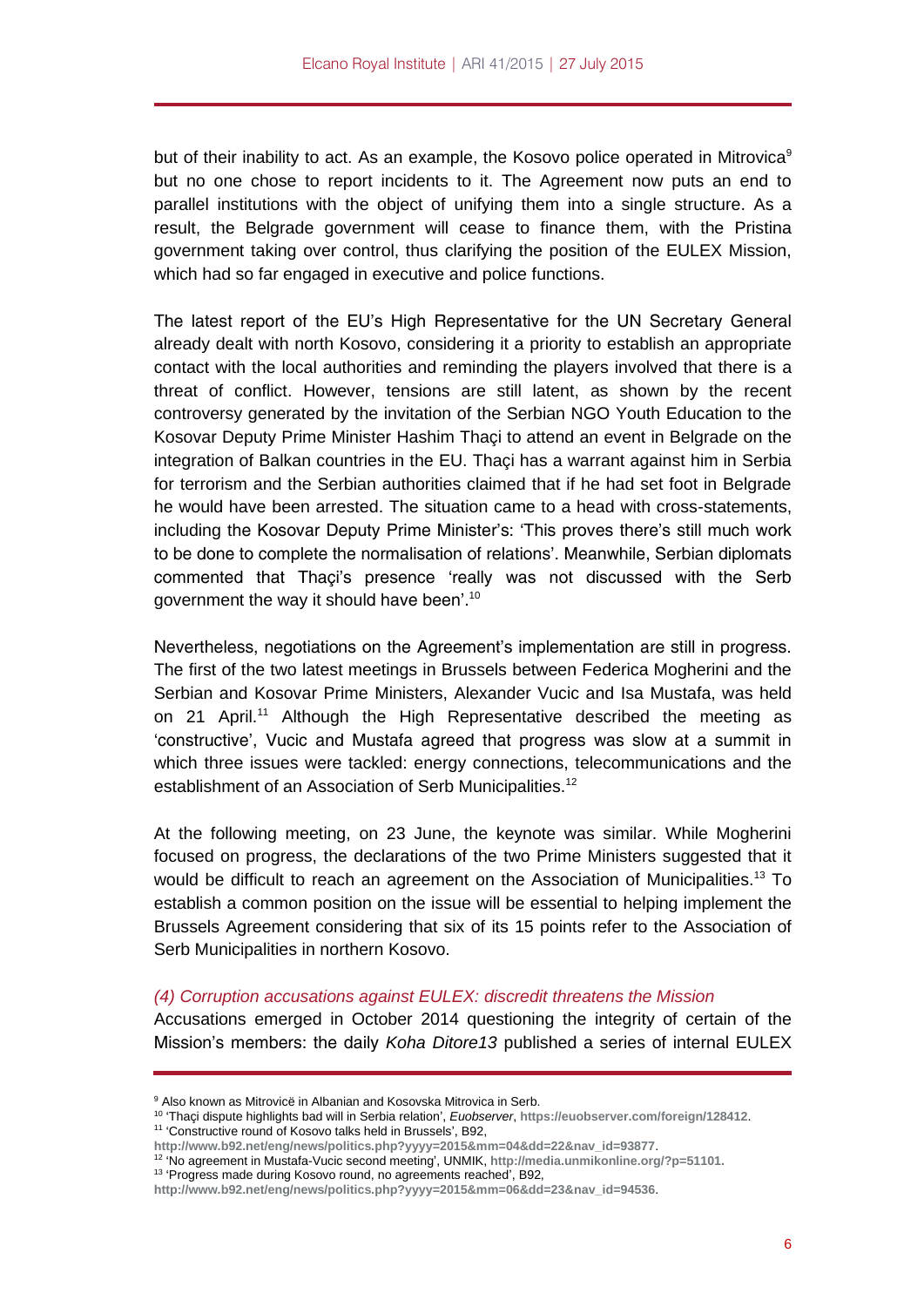reports that showed that Mission members had allegedly accepted Mafia bribes in order to block proceedings against defendants and even to eliminate proof. It was a direct attack against one of the EULEX Mission's priority objectives.

The Mission's special prosecutor, Maria Bamieh, was accused of leaking the report to the media but denied any responsibility. However, it is important to stress that corruption allegations against EULEX members were not new: in 2012 the Italian judge Florence Florit had already been named by Bamieh as the recipient of €300,000 as a reward for absolving three defendants accused of murder. The British prosecutor also accused the special prosecutor Jonathan Ratel of obstruction in a corruption investigation against the Kosovar politician Azem Syla. As a result and as a preventive measure Maria Bamieh was suspended and was unable to resume her position as she failed to be selected for one of the few places available.

Despite the fact that the first accusations were made two years ago, the European External Action Service (EEAS) failed to take any serious action until November 2014, when the EU's High Representative for Foreign Affairs and Security Policy, Federica Mogherini, appointed the French lawyer Jean-Paul Jacqué<sup>14</sup> as an independent member in charge of examining the EULEX Mission's accusations of corruption. At the same time, the European Ombudsman opened an investigation on the EEAS's management of the accusations of corruption against EULEX<sup>15</sup>.

External pressure has not been limited to the media: the non-governmental organisation Human Rights Watch released a report (dated 15 December 2014) denouncing these practices and presented a written request<sup>16</sup> to the High Representative to extend Jacqué's mandate in the investigation (at first only four months) and its competences.

Jacqué's report (*Review of the EULEX Kosovo Mission's implementation of the mandate with a particular focus on the handling of the recent allegation*) was made public on 14 April on the EEAS webpage, casting some light on important aspects of the Mission's development.

First, because of the lack of evidence the French lawyer rejected there had been a corruption cover-up in EULEX. However, he recognised the Mission's endemic problems as regards bad administration and a disastrous communications policy, drawing two main conclusions: that an investigation should have been opened

<sup>14</sup> 'EU and Kosovo corruption: scratching the surface', *Euobserver*, **<https://euobserver.com/investigations/126468>**. <sup>15</sup> Own-initiative inquiry OI/15/2014/PMC of the Ombudsman into the European External Action Service's (EEAS) investigation into the allegation of serious irregularities involving the EU Rule of Law Mission (EULEX) in Kosovo, **<http://www.ombudsman.europa.eu/es/cases/correspondence.faces/en/58360/html.bookmark>**.

<sup>&</sup>lt;sup>16</sup> Letter to the High Representative of the EU for Foreign Affairs and Security Policy and Vice President of the European Commission, **[http://www.hrw.org/news/2014/12/15/letter-high-representative-eu-foreign-affairs-and](http://www.hrw.org/news/2014/12/15/letter-high-representative-eu-foreign-affairs-and-security-policy-and-vice-president)[security-policy-and-vice-president.](http://www.hrw.org/news/2014/12/15/letter-high-representative-eu-foreign-affairs-and-security-policy-and-vice-president)**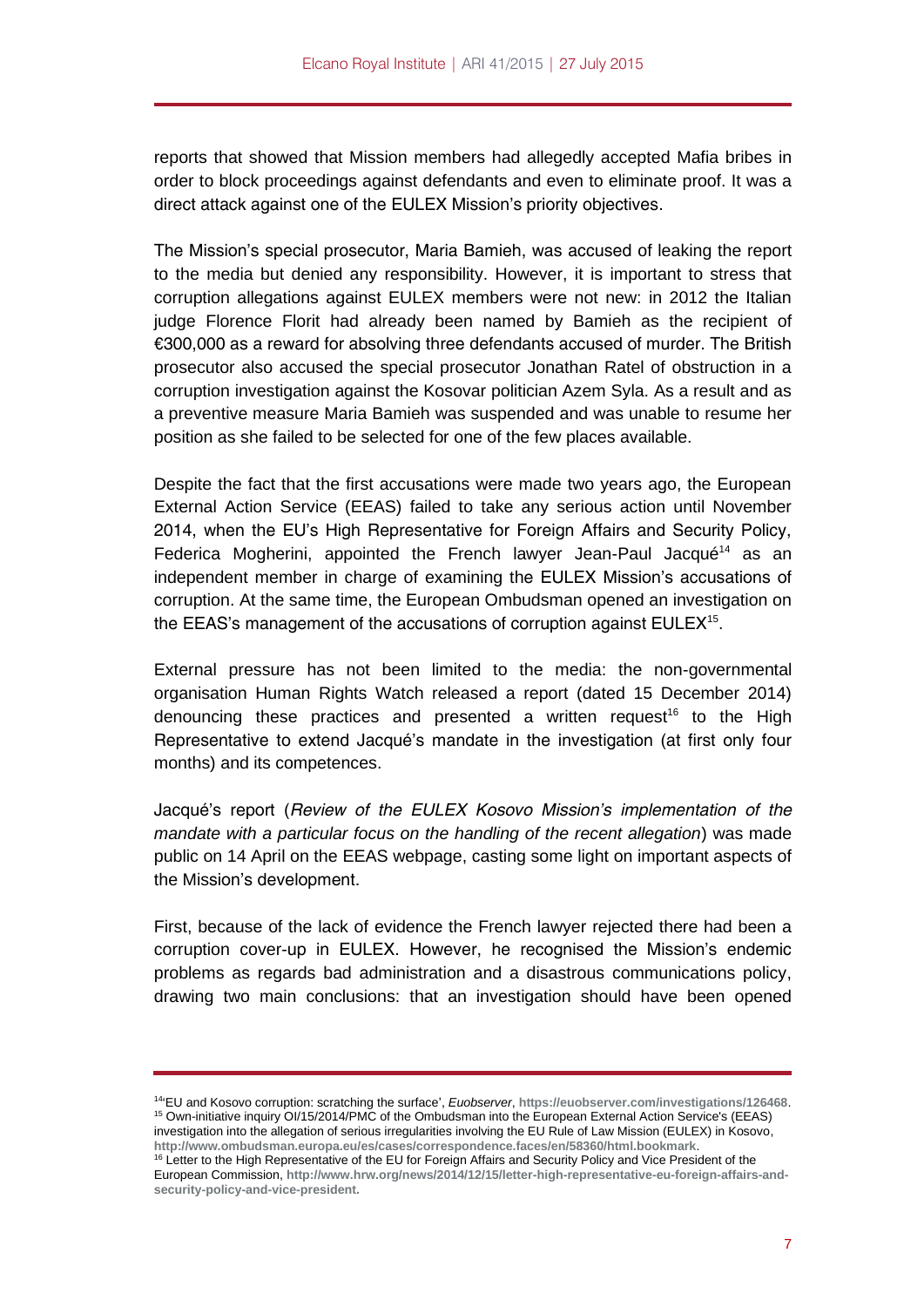earlier in order to avoid the problems that have later emerged<sup>17</sup> and that EULEX has to be reformed if it is expected to be continued<sup>18</sup>. The latter issue is considered by Jacqué to be essential, since Kosovo is still unable to fend for itself as regards the Mission competences.

Jacqué's complaint about the deficient communications in the Mission was motivated by the latter's failure to start up an investigation and by its lack of transparency. Specifically, the report refers to what happened in 2013, when Bernd Borchardt, the Mission's leader at the time, and Hansjörg Haber, who ran the Civil Planning and Conduct Capability (CPCC) –the authority in charge of planning and operating the civil missions within the Common Security and Defence Policy (CSDP)– created a group to investigate internal corruption in EULEX. Information about the initiative failed to reach either Brussels or Pristina, heightening the perception of a cover up.<sup>19</sup>

Although Jacqué denied in his report that there had been any cover-up as regards corruption, his conclusions on EULEX's lack of transparency and poor management have had an evident effect, damaging the legitimacy of the Mission's members after years of shepherding local institutions and imposing its principles to combat corruption.

#### *(5) What is the Mission's future?*

In line with the practice since 2008, the expiration of EULEX was again extended by two further years in June 2014. There is now a consensus among the 28 that the most likely outcome is for the Mission to continue beyond 2016. Bearing in mind that EULEX is to be terminated in future, this implies that its objectives have not been achieved and that is still far from having succeeded. A reflection of this is the need to finalise the court cases concerning three types of penal issues: war crimes, organised crimes and corruption.

Among them, those allegedly committed by the leaders of the Kosovo Liberation Army (KLA) are especially noteworthy. Their investigation was divided between, on the one hand, the cases looked into in Kosovo by EULEX judges and, on the other, the allegations of Dick Marty, a Council of Europe senator.

This Swiss senator revealed non-police allegations which concluded that members of the KLA had committed war crimes. The Marty Report was presented to the

<sup>&</sup>lt;sup>17</sup> 'An investigation should have been opened at the outset. This would have prevented the issues that later arose in connection with the use of secret and special procedures, which fuelled suspicions of a cover-up that fortunately turned out to be unfounded', Jacqué Report, p. 8.

<sup>&</sup>lt;sup>18</sup> The continued presence of EULEX is only feasible if comprehensive reforms are made to improve its effectiveness and thus its credibility', Jacqué Report, p. 12.

<sup>19</sup> 'Only the Head of Mission, the Head of Executive Division and members of this preliminary Internal Investigation team were informed. AS for the Civilian Planning and Conduct Capability (CPCC), only the CivOpsCdr was notified. X confirmed in an interview that he was the only one to be informed of the situation in Brussels', Jacqué Report, p. 25.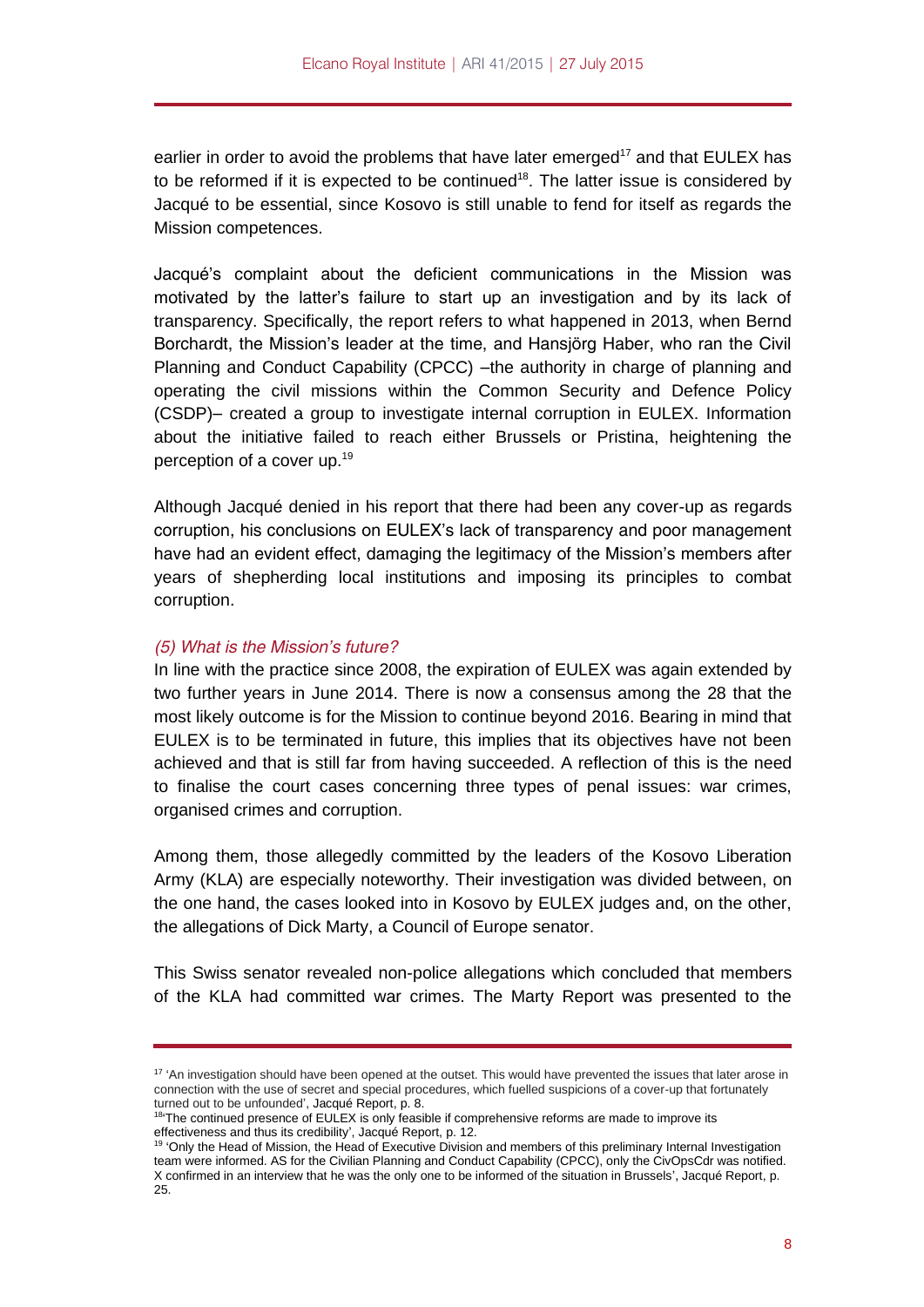Parliamentary Assembly of the Council of Europe in November 2011, where it was approved, pointing to collaborators of the Kosovo Liberation Army (KLA) who were responsible for the criminal network in the late 1990s that harvested organs from Serbian POWs to sell them in the international black market.

Given the Marty Report's endorsement by the Parliamentary Assembly of the Council of Europe, EULEX focused on these crimes by creating a Special Investigation Task Force (SITF). The SITF's report concluded that there was sufficient proof to prosecute the members of the KLA. Nevertheless, there was a problem of responsibility: which court should pass judgement on these cases? Thus, the allegations remained in the air while no legal sentence was pronounced.

The debate about the shape that this tribunal should adopt is still alive. However, the most plausible solution is the creation of a Kosovar court, separate from the jurisdiction and the rest of the EULEX tribunals, to be established in Kosovo but which would largely operate in another country in order to guarantee the protection of witnesses (an as yet unresolved issue, as in the Drenica Case) and prevent corruption. In addition, its competences should not only be limited to crimes listed in the Marty Report but to war crimes committed during and after the Kosovo conflict also. The advantage of this would be that such a court would be created under the umbrella of Resolution 1244 but be staffed by Kosovars.

On 21 April the Constitutional Court of Kosovo accepted the creation of this Special Tribunal pending its subsequent endorsement by the Kosovo Parliament. The UN put pressure on Pristina to give its approval, adding that should it not be forthcoming the Security Council itself would deal with the matter. As recently stated by Samuel Zbogar, the EU's Special Representative: 'This will happen either by the decision of the Kosovo parliament or by the decision of the UN Security Council<sup>'', 20</sup> Even the US Ambassador in Kosovo has said there would be no objections to its approval in the UN Security Council.<sup>21</sup>

Nevertheless, pressure from the international community has so far been insufficient to force the Kosovo Parliament to act promptly and authorise the establishment of the Special Tribunal. This would require approval by two thirds of the chamber plus two thirds of the minorities' representatives. Apart from the difficulty of winning over the opposition (the Vetëvendosje parties, Alliance for Kosovo's Future and Kosovo Initiative), which is still contrary to the idea, 10 government-coalition deputies have also refused to support the new tribunal due to their rejection of the Drenica Case sentence. Thus, while the process has steadily ground to a halt, the Kosovo government is now attempting to modify the law in order to satisfy a majority.

<sup>20</sup> 'EU REP in Kosovo: Special Court will be set up', B92,

**[http://www.b92.net/eng/news/crimes.php?yyyy=2015&mm=04&dd=21&nav\\_id=93873.](http://www.b92.net/eng/news/crimes.php?yyyy=2015&mm=04&dd=21&nav_id=93873)**

<sup>21</sup> 'Where the past isn't even past', *The Economist*, **[http://www.economist.com/news/europe/21654654-special](http://www.economist.com/news/europe/21654654-special-court-try-kosovars-war-crimes-moves-closer-where-past-isnt-even-past)[court-try-kosovars-war-crimes-moves-closer-where-past-isnt-even-past](http://www.economist.com/news/europe/21654654-special-court-try-kosovars-war-crimes-moves-closer-where-past-isnt-even-past)**.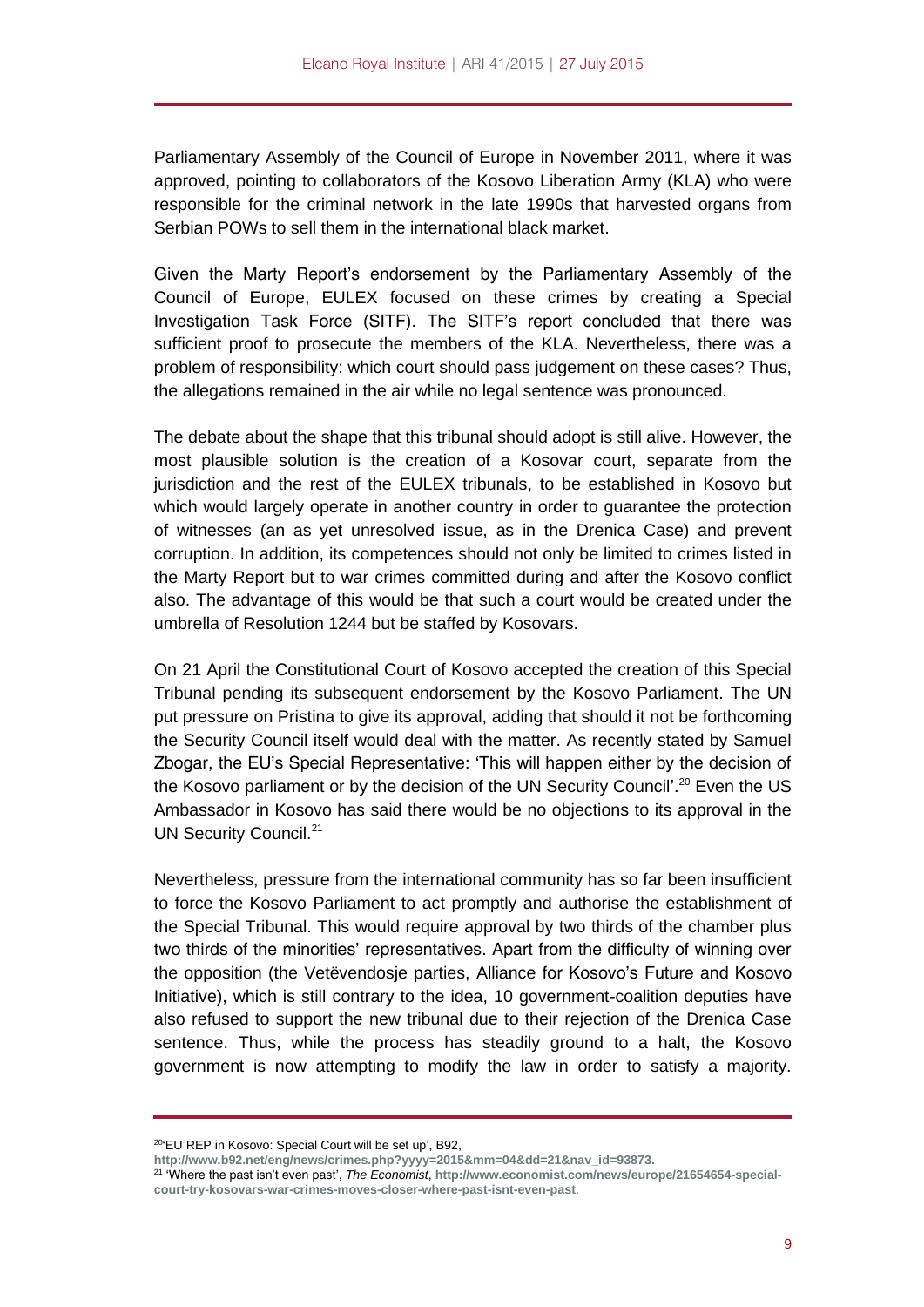Meanwhile, Samuel Zbogar has again insisted that there is 'no need for delays in setting up the Special Court'.<sup>22</sup>

Besides these judicial matters that have an obvious impact on the Mission, there are other external factors that condition its future: on the one hand there are the consequences of the region's disastrous economic situation and high unemployment rate; on the other, the signing of the Agreement on the normalisation of relations. The latter led to the opening of the borders between Serbia and Kosovo, resulting in a huge outflow of emigrants, with clear consequences for EU member states such as Hungary.

There are evident differences among the EU's member states' as regards the Mission's continuity. Although the 28 agree on the need to ultimately devolve power, some countries are in a greater hurry than others to see the process finalised. Although perceptions about the speed of the transfer of powers to the local authorities and of the Mission's aims might appear to be related to the stance of each member state regarding the recognition or not of Kosovo's independence, in practice this is not the case. Belgium supports the recognition of Kosovo but has doubts about speeding up the transfer of competences, and this is directly related to migration issues. Member states with Kosovar minorities place a greater stress on the need to guarantee that once the Mission is wrapped up there should be effective institutions untainted by corruption.

### **Conclusions**

The effectiveness of the EULEX Mission is being questioned, perhaps now more than ever before. Although it is true that some of its objectives have been achieved, such as the transfer of competences in the Empowerment Division and much more slowly in the Executive Division too, and that relations with Serbia have improved since the Brussels Accord, political interference and corruption are still casting a shadow over it.

So far, the battle against the political interference from within the institutions has been lost. The latter's inefficiency led to the absence of bodies entrusted with protecting the development of civil society. Furthermore, it is in the institutions in which EULEX has been most successful that a certain dependence has paradoxically been generated, with the Kosovar judges submitting to their international colleagues.

Political interference is not the only problem regarding the way Kosovar institutions function. Corruption in the region is still excessive. According to Transparency International's Global Corruption Barometer,<sup>23</sup> which measures the citizens'

<sup>&</sup>lt;sup>22</sup>'No need for delays in setting up Special Court', B92,

**[http://www.b92.net/eng/news/crimes.php?yyyy=2015&mm=06&dd=15&nav\\_id=94435](http://www.b92.net/eng/news/crimes.php?yyyy=2015&mm=06&dd=15&nav_id=94435)**.

<sup>23</sup> The Global Corruption Barometer, **[http://www.transparency.org/country#KOS\\_PublicOpinion](http://www.transparency.org/country#KOS_PublicOpinion)**.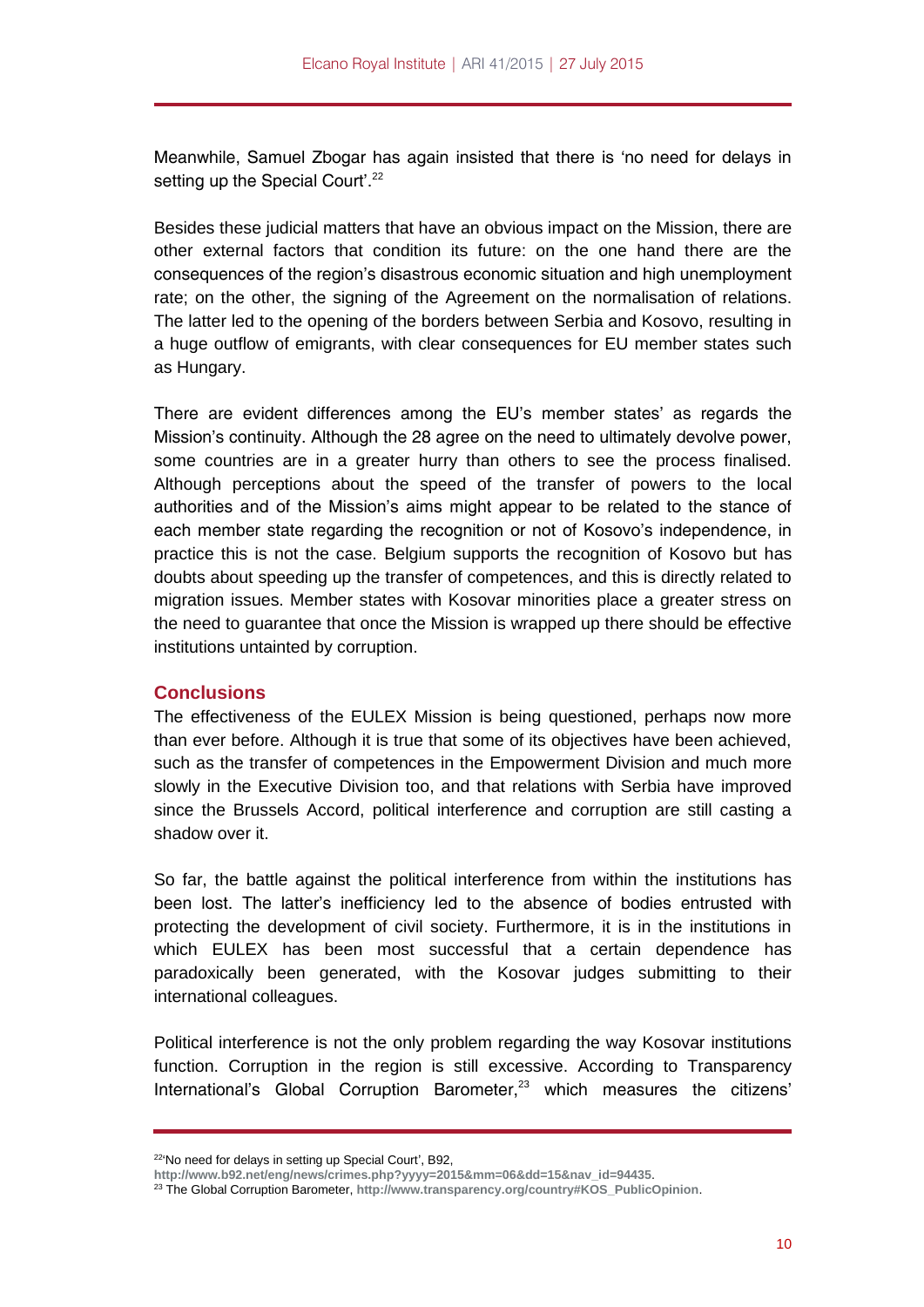perception of corruption, in 2013 48% of the people of Kosovo believed that corruption had increased in the previous two years, with the judiciary being the least valued institution. Again, the latter is paradoxical since the Mission was created with the clear objective of establishing an effective Rule of Law in Kosovo. Thus, EULEX cannot be said to have achieved its objective if it has been unsuccessful in combating endemic evil.

Furthermore, it is impossible to establish an institutional supervisory system and the fundamental principles for the efficient Rule of Law if communications are opaque and poor management is prevalent. The fact that the Jacqué Report has confirmed the problem's continuing existence merely makes it even more evident.

EULEX's future is therefore uncertain. To counteract the consequences of these events, the Mission has launched a process to evaluate its impact on the ground. The Programmatic Approach<sup>24</sup> will require EULEX personnel and their local counterparts to provide monthly information about the Mission's development in each specialised area. The results obtained will then be compared to the strategic objectives accorded by the member states. This is the first time that the EU will be using a system like this on such a scale. The aim is to guarantee the responsibility of the Mission's personnel and to measure its action statistically, with the focus on the transfer of competences to local institutions.

Despite the attempts by EULEX to analyse its achievements in order to continue making further progress, the Jacqué Report has placed a fundamental issue under the spotlight: the breakdown of what has so far been the dominant triumphalist rhetoric of those supporting the Mission. And even if EULEX could never be the only solution to Kosovo's problems, it is still responsible by default.

To conclude, it can be said that reforms within EULEX are the only solution in the short term for a mission that must be very clear that its priority is not to become institutionalised and remain in Kosovo forever but to help with the establishment of the efficient Rule of Law. If the dynamics employed so far to fight political interference, judicial corruption and opacity change, the situation in Kosovo will improve substantially, at the same time stimulating and speeding up the transfer of competences. Otherwise, the EULEX experience will end up being considered an unmitigated failure, seriously damaging the credibility of the EU's foreign policy in the region.

<sup>24</sup> Content of the *Programmatic Approach*, **<http://www.eulex-kosovo.eu/en/news/000188.php>**.